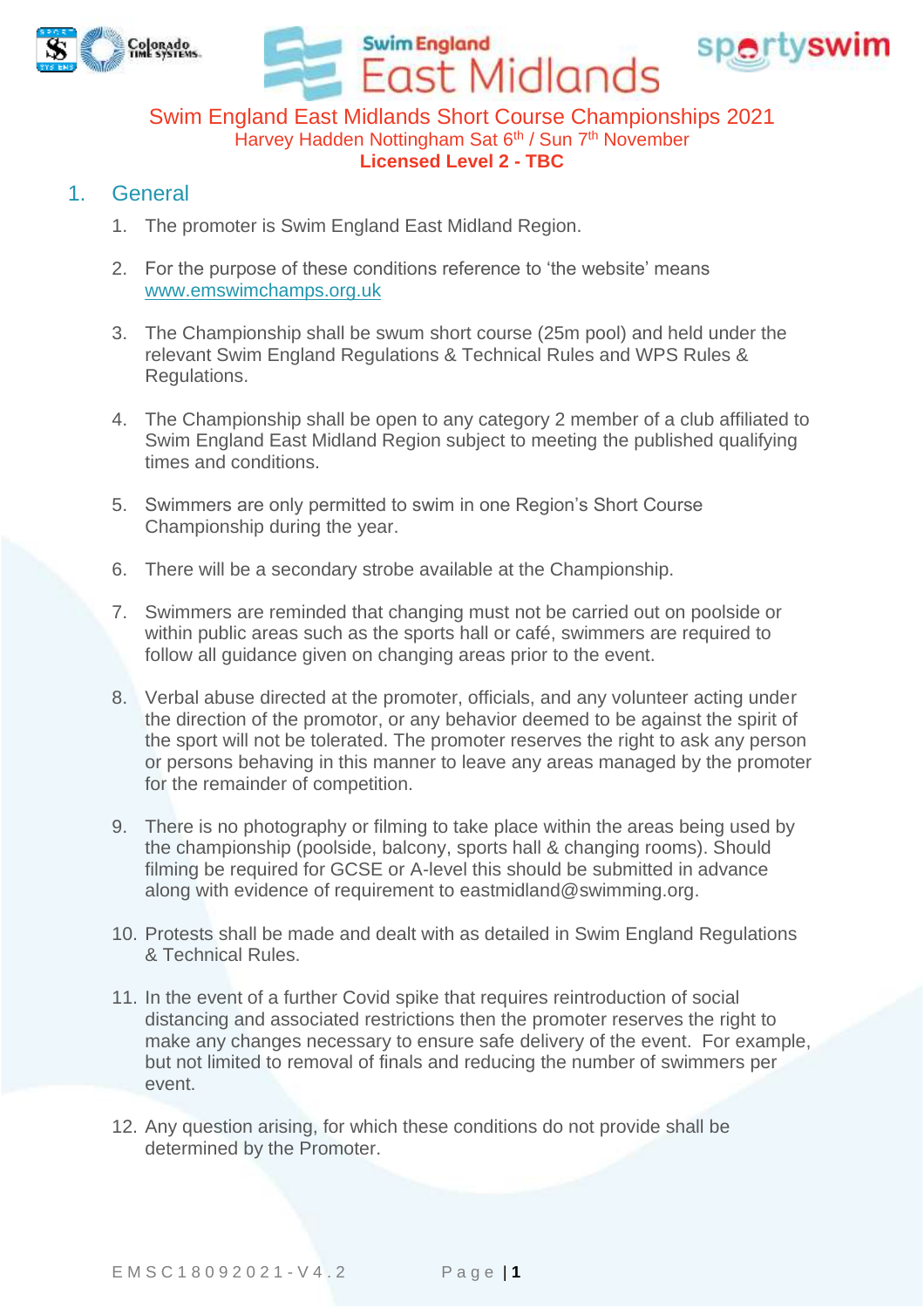# 2. Qualifying and Entry

- 1. Swimmers age is at 31st December in the year of the Championships, the Championship age bands are as shown on the qualifying times document.
- **2.** Entry Times must have been achieved at a licensed level meet **1-4 between 1st September 2019 and 24th October 2021.**
- 3. Qualifying times are based on short course (25m), converted times are allowed. The time conversions are carried out automatically by entry software and no other method of conversion shall be accepted. The entry software will automatically select the fastest time that qualifies.
- 4. Entries must be submitted by a club coordinator using the online entry system, a link is provided on request to [entries@emswimchamps.org.uk](mailto:entries@emswimchamps.org.uk)
- 5. Entry times must show on the entry link which are downloaded directly from the British Swimming rankings database.
- 6. Split Times, either intermediate distance in any event (individual or relay) or first leg of a relay event are not acceptable for entry.
- 7. Entry times or the swimmers club cannot be changed once the entry has been submitted.
- 8. Entry fee: £8 per event.
- 9. Entries close: **Midnight Wednesday 27th October 2021.**
- 10. The online entry link will be available to view as soon as possible and will open for entries on **Wednesday 6th October 2021.**
- 11. Swimmers entering with a classification must use the entry from referenced within Para-Swimming unless entering an event that is not applicable to their classification where the above points will apply.
- 12. Should events be oversubscribed the promoter reserves the right to reject the slowest competitors. This shall be done by accepting a set number in each age band, then by fastest time, also taking into consideration the overall length of the session. No swimmer will be accepted on a time which is slower than the time of a rejected swimmer in a younger age group.

## 3. Para-Swimming

- 1. All competitors must have a recognised World Para-Swimming Classification, British Swimming Classification, INAS-FID or British Blind Sport Classification, held on the Swim England Database at the time of entry.
- 2. Minimum age is 10 years as at the 31st December in the year of swim.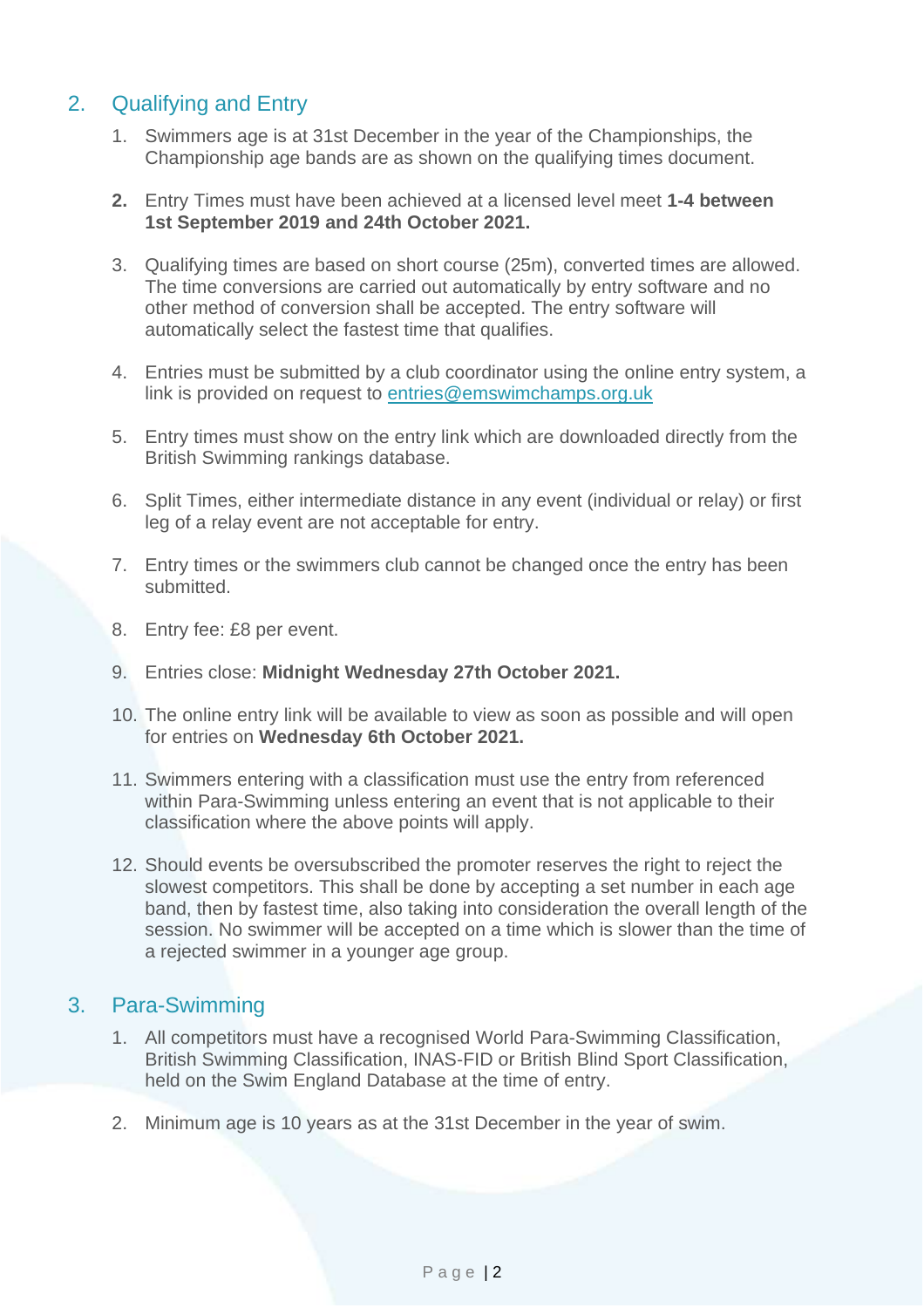3. Para-Swimming specific events detailed in the table below. There are no qualifying times for these events but the swimmer must have a time for the event recorded in British Swimming Ranking as in point 2.2

| <b>EVENTS</b>          | <b>Male</b>                      | <b>Female</b>                    |
|------------------------|----------------------------------|----------------------------------|
| 50m Freestyle          | S <sub>1</sub> -S <sub>14</sub>  | S <sub>1</sub> -S <sub>14</sub>  |
| 100m Freestyle         | S <sub>1</sub> -S <sub>14</sub>  | S <sub>1</sub> -S <sub>14</sub>  |
| 200m Freestyle         | S1-S5 & S14                      | S1-S5 & S14                      |
| 400m Freestyle         | S6-S14                           | S6-S14                           |
| 50m Backstroke         | S <sub>1</sub> -S <sub>5</sub>   | S <sub>1</sub> -S <sub>5</sub>   |
| 100m Backstroke        | S1, S2 & S6-S14                  | S1, S2 & S6-S14                  |
| 50m Breaststroke       | SB <sub>1</sub> -SB <sub>3</sub> | SB <sub>1</sub> -SB <sub>3</sub> |
| 100m Breaststroke      | SB4-SB9, SB11-SB14               | SB4-SB9, SB11-SB14               |
| 50m Butterfly          | S <sub>1</sub> -S <sub>7</sub>   | S <sub>1</sub> -S <sub>7</sub>   |
| 100m Butterfly         | S8-S14                           | S8-S14                           |
| 200m Individual Medley | <b>SM5-SM14</b>                  | <b>SM5-SM14</b>                  |

- 4. Para-Swimming entries must be submitted separately by email (to: [entries@emswimchamps.co.uk\)](mailto:entries@emswimchamps.co.uk) using the form available on the website.
- 5. Entry fee: £8 per event.
- 6. Entries close: Midnight **Wednesday 27th October 2021.**

#### 4. Payment and Refunds

- 1. Clubs will be invoiced entries on production of the accepted entry list at £8 per event for all accepted swimmers.
- 2. Payment for all accepted entries must be completed via BACS by 6pm on the night before the Championship weekend. Any withdrawals which take place after the closing date for entries will be payable unless the swimmer is withdrawing on medical grounds as detailed in Withdrawals.
- 3. Clubs will be invoiced following the completion of the Championships for poolside accreditations at £10 per accreditation, with the exception of any accreditations for Chaperones or Tappers as detailed under Poolside Accreditations, along with any incurred fines. Failure to settle this balance by the date given on the invoice may impact entry into future Regional events.
- 4. Refunds will only be applicable for swimmers with medical evidence following the correct procedure given within the Withdrawals section.
- 5. In the event of the Championship being cancelled or postponed refunds of entry fees will be offered to all affected competitors. The Region accepts no responsibility for any other expenses incurred in relation to the event.
- 6. In the event a swimmer is withdrawn for any none compliance to the conditions or Covid-19 process requirements they will not be eligible for a refund.
- 7. Any approved refunds will be made back to the club that submitted the entries within 28 days of the completion of the Championships.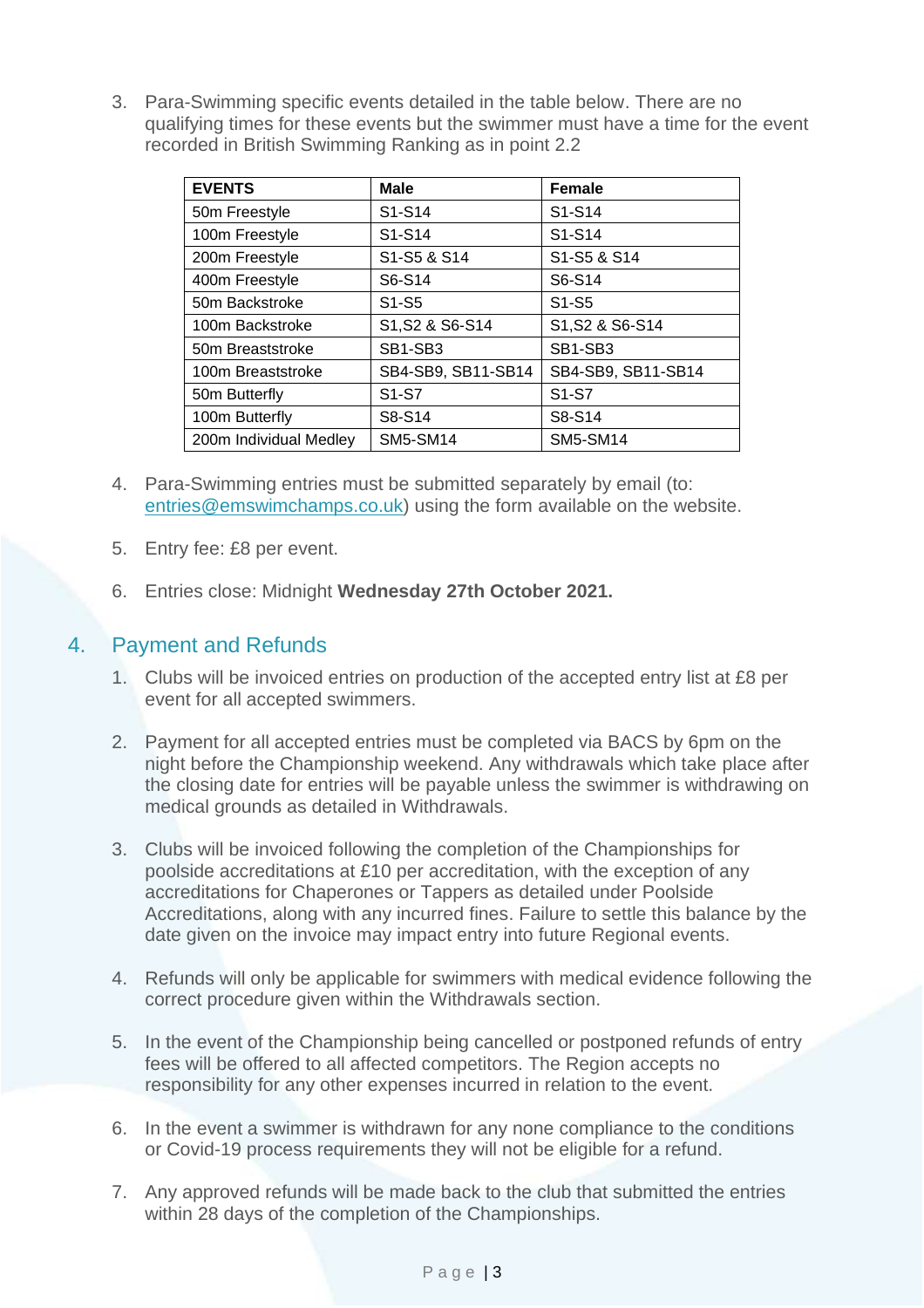## 5. Heats and Finals

- 1. Heat sessions each day will be swum slowest to fastest.
- 2. Para-swimmers will be seeded integrated within the heats and may qualify for the relevant age band final.
- 3. The 800m and 1500m events will be restricted to the fastest 24 swimmers with unrestricted number of reserves, rejected swimmers for these events will be invited fastest first should a reserve be required. Clubs will be contacted to provide a contact number for any reserve swimmers.
- 4. No events other than the 800m and 1500m events will have reserves for heat swims.
- 5. The 800m freestyle, 1500m freestyle, 400m freestyle and 400m Individual Medley are all heat declared winner (HDW), all heats will be swum spearheaded.
- 6. 50m, 100m and 200m events will have the fastest 3 heats of the event cyclically seeded with all other heats spearheaded. These events will have a Senior final and a Junior final of the fastest 8 swimmers in each age band.
- 7. There will be 2 reserves in place for each final.
- 8. Finals are spearheaded by default.
- 9. Should a reserve be brought in at short notice then they will occupy the vacant lane. No reseeding of any event shall occur other than the 800m and 1500m which will be reseeded should this be appropriate and time allows.
- 10. Should the government and Swim England's Covid-19 guidance change resulting in the need to reduce capacity in sessions, the finals will be removed for the day to become 3 sessions of heats before doing any additional rejections if required. Should this occur, all heats will become HDW and seeded according to point 5.

#### 6. Withdrawals

- 1. All withdrawals must be submitted online via the website and by 6pm on the day prior to the event.
- 2. A medical withdrawal (including positive covid-19 test withdrawal) must be submitted via the appropriate on-line form with evidence submitted to the promoter by midnight Sunday 14th November 2021.
- 3. The promoter reserves the right to withdraw any swimmer for failure to comply with any Covid-19 process requirements or any Championship conditions.
- 4. The promoter cannot accept any responsibility for a withdrawal that has not been submitted using the correct procedures.
- 5. Once a withdrawal from either a heat or final has been submitted a swimmer cannot be reinstated unless this is an error by the Championship administration team.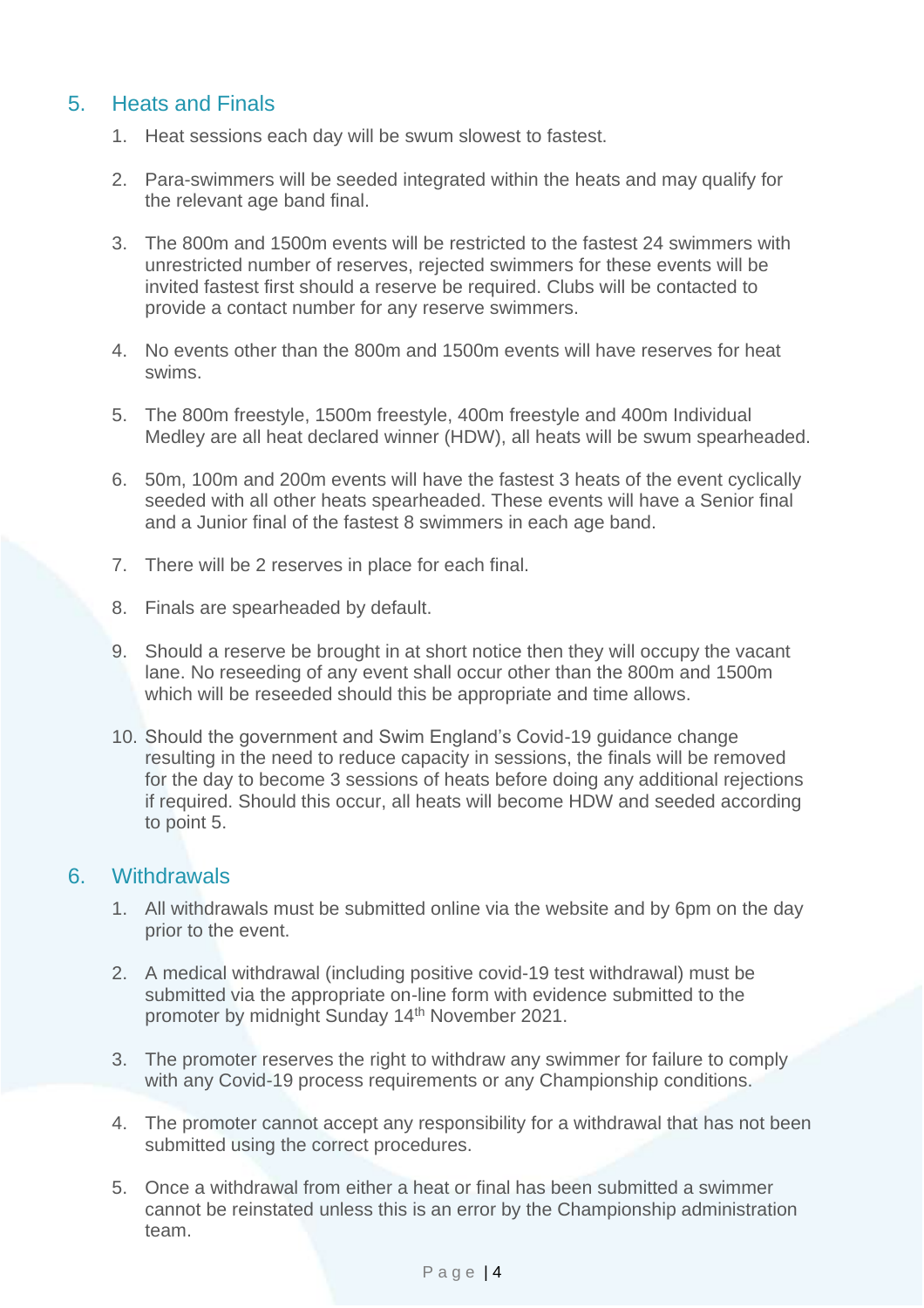- 6. Failure to notify withdrawal from a final or 800m/1500m freestyle shall be subject to a £20 fine, this will be sent via invoice as detailed.
- 7. Notice of withdrawal by a finalist or reserve finalist must be given to the withdrawals recorder within 15 mins of the end of the session the event was swum in. Reserves not required for finals will be released after this deadline. Any subsequent withdrawals may only be made without penalty on medical grounds with evidence provided.
- 8. It is a reserves responsibility to check the final swim list before departing to avoid being fined, any reserve offered a space due to a late withdrawal after the processed list of finalists is published, will not be penalised if not present.
- 9. Any finalist withdrawing outside of the given 15 minutes or does not show to the final will be subject to a £20 fine, this will be sent via invoice as detailed.
- 10. A reserve that has been released may choose to report for the final and will be allowed to swim should a lane become vacant.

#### 7. Awards

- 1. Medals will be awarded; top 3 swimmers in the Senior and Junior categories from final swims, or heats for the HDW events.
- 2. Para-Swimming medals shall be awarded HDW on a multi-class basis. Medals shall be awarded to the top three BPS points in each event. Should there only be one swimmer taking part the time swum will be compared to the swimmer's alltime best time on the British short course rankings and a medal awarded for bettering this time.
- 3. The Championship sponsors Sporty Swim kindly provide vouchers which are awarded in each of the following categories:
	- Top Male Senior (16 and over) Best swim FINA points
	- Top Female Senior (16 and over) Best swim FINA points
	- Top Male Junior (15 and under) Best swim FINA points
	- Top Female Junior (15 and under) Best swim FINA points
	- Top Male Para-Swimmer Best swim British Disability points
	- Top Female Para-Swimmer Best swim British Disability points

As these winners cannot be determined until all racing has complete the results will be available on the website and the vouchers posted to the winners as soon as possible afterwards.